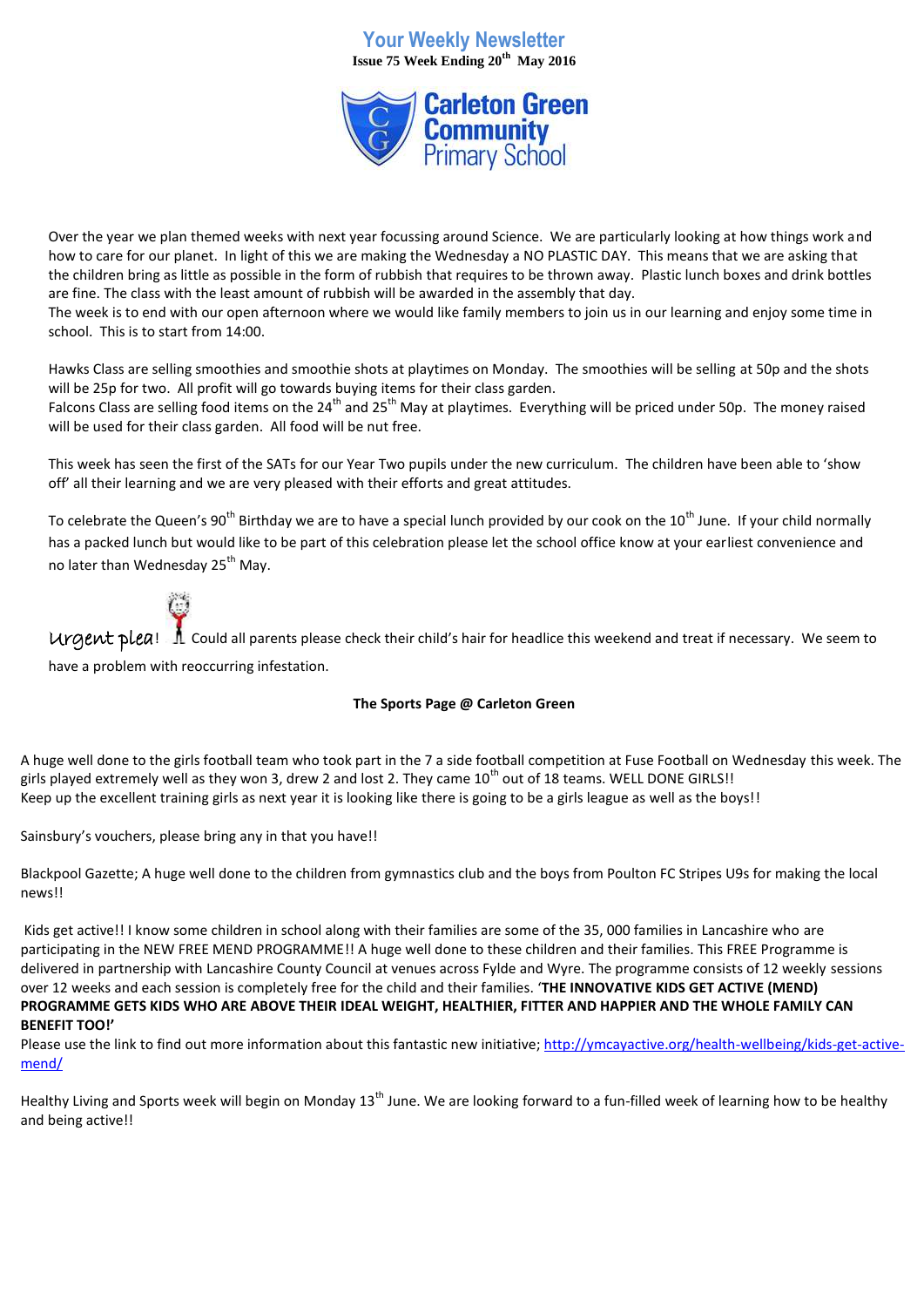Clubs; Please encourage your child to attend a new club or attend the club they have put their name down for. We have lots of exciting clubs happening and we would love your children to attend. It would be fantastic if you would come to clubs as you have the opportunity to maybe represent school in competitions. Next half term there is a y5/6 basketball competition and Kwik cricket for year 5/6 girls and boys. Year 5/6 boys and girls are invited to learn Kwik Cricket every Wednesday.

Year 5/6 boys and girls are invited to learn basketball on a Friday.

Year 3/4/5 children are invited to learn rounders on a Wednesday.

Year 5/6 Change for Life Club will finish next week.

Year 1/2 Boccia club will finish next week. I know the children who have attended have really enjoyed it!!

#### Gentle Reminders:

As mentioned many times the carpark at the front of school is designated for the staff that work within our school only. We ask that all our families respect this and park outside the school grounds after 08:00. Only this week two of our teachers reported that they nearly hit children who were running across the carpark to access school.

#### **Please stay out of the carpark and use the path to the main entrance.**

This article was recently published for the attention of all headteachers:

*There have been a number of accidents involving vehicles manoeuvring in Lancashire school car parks and sadly one accident resulted in a fatality. This highlights the need for premises managers to ensure a robust risk assessment is undertaken and arrangements are put in place for keeping these areas safe.*

We have noticed an increasing number of children being taken out of school during the school day. Please can you endeavour to make appointments for dental visits to outside of the school hours?

Our school is a no smoking site. This ban does include the smoking of e-cigarettes. Please respect our policy and keep our grounds smoke free.



Dates to note *(this list is by no means exhaustive so please keep looking for additional events and information)*

Week of the  $23^{rd}$  May – Science Week in school. **No Swimming for Kestrels Class this week but it is on the Monday 6th June.**  $24<sup>th</sup>$  May – Green Ducklings' Class Assembly from 15:00.  $27<sup>th</sup>$  May – break up for half term holiday at 15:30 with open afternoon from 14:00. <u>6<sup>th</sup> June</u> – Back to school  $10^{th}$  June – Celebration Lunch for the Queen's 90<sup>th</sup> Birthday. Week beginning  $13^{th}$  June – Healthy Living Week Monday  $13^{th}$  June – Sports Day from 13:00 (weather dependent) Tuesday  $14^{th}$  June – Class Photographs. Monday  $27<sup>th</sup>$  June – Year 6 three day residential trip to London

Sat  $2^{nd}$  July – Summer Fair/Carleton Green's 40<sup>th</sup> Birthday Party.

Friday  $8^{th}$  July – End of Year Reports to go out

Week beginning  $11<sup>th</sup>$  July – Transition week for children to move to new classes.

Wednesday  $20^{th}$  July – Year 5/6 End of Year Production 14:00 & 18:00

Thursday  $21<sup>st</sup>$  July – Leavers' Awards Evening followed by BBQ. 17:30 onwards.

Friday  $22^{nd}$  July – Last day of term with an awards assembly at 13:00. (Be on standby as your child may be chosen for an award.) Finish for summer at **14:30**.